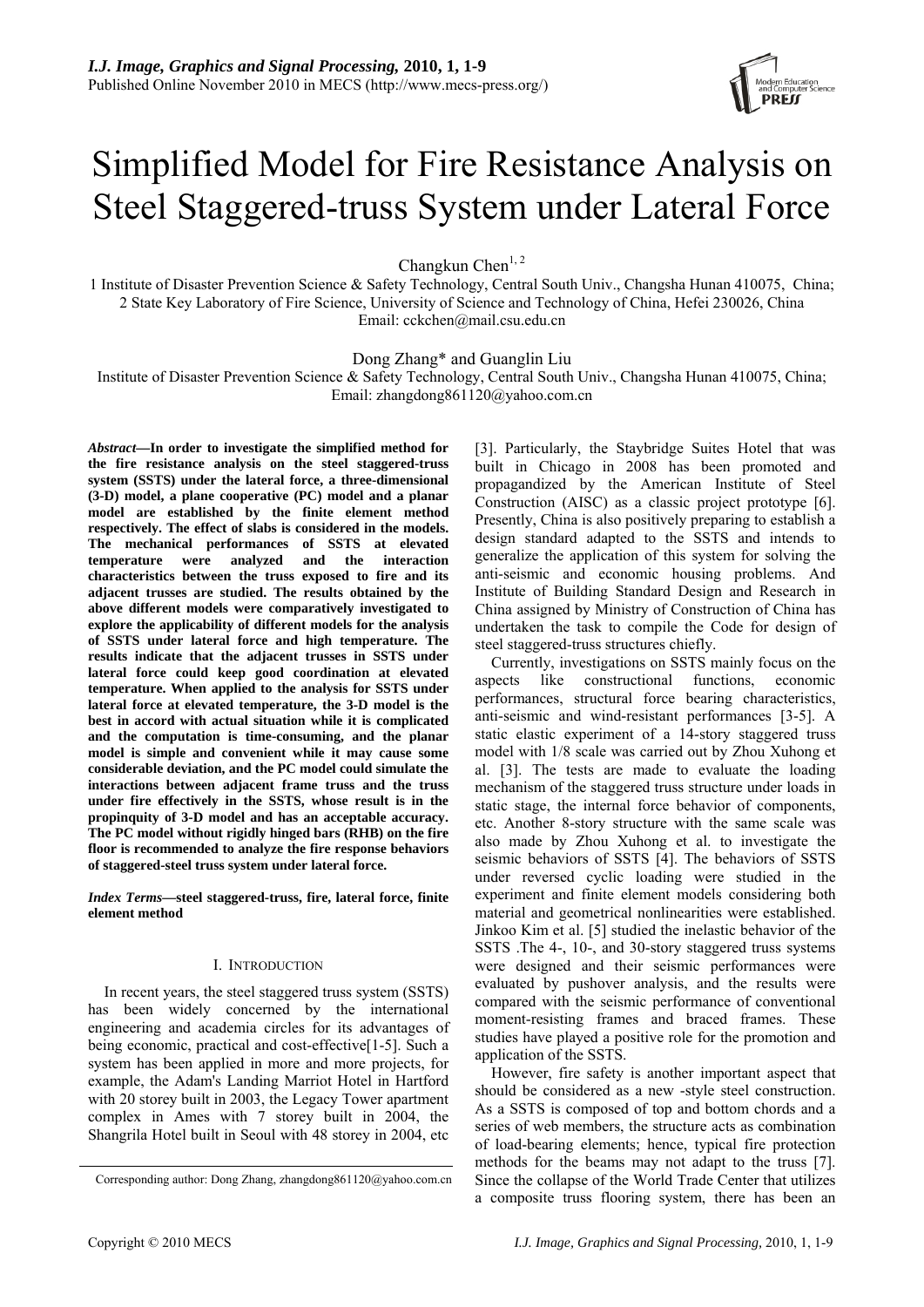impetus to study the reaction-to-fire performance of the particular arrangement of composite truss systems [9-11]. However, there are few reports regarding the study of fire-resistant properties of the SSTS. The Steel Design Guide Series 14: Staggered Truss Framing System [12] launched by AISC (2002) is an international authoritative guiding document for the design of this system, but the part of its fire-resistant design is just an extension of general steel structures. It has not given the detailed design description based on the structural characteristics. Numerical simulations were conducted initially by Chen et al.[13,14] regarding the structural behaviors of a staggered-steel truss system under different vertical loads exposed to local fire, by using a plane six-floor model to simplify the structural pattern. A preliminary discussion was made of the variation of the axial force and the bending moment of staggered truss structural system under local fire conditions. However, as an efficient system of lateral force resistance, which is one of the most primary advantages on the popularization and application of the structure, the fire resistant property under lateral force, which has not been involved in the early studies, should also be paid more attention to understand the structural response behavior under lateral force in fire, and some simplified methods are expected to be obtained to improve the efficiency of the fire protection analysis and design for this new-style structure.

In this paper, three-dimensional (3-D) model, plane cooperative (PC) model and planar model are proposed to simulate the mechanical response of SSTS at elevated temperature using finite element method. The investigation focuses on the interaction characteristics between truss exposed to fire and the adjacent truss in the structure. And the high-temperature responses of the SSTS under lateral force such as axial force, bending moment and displacement are studied. According to a detailed comparative analysis among the results of different models, the applicability of different models for the analysis of SSTS under lateral force and high temperature are explored. Based on the analytical results, some suggestions are presented for the further research and fire-resistant design of staggered truss system.

#### II. MODEL DESCRIPTIONS AND ASSUMPTIONS

3-D model, PC model and planar model for SSTS are established using finite element method as follows.

As shown in Fig.1 (a), the 3-D model of SSTS is an 8 story structure with a storey height of 3m for each storey. It is composed of 3 transverse frames connected by the concrete slabs and longitudinal beams. The space between two adjacent frames is 6m. Storey-high trusses are arranged alternately in each frame. There are 5 panels in each truss with 2.5 meter width for each panel. The truss span and total height of the model are 12.5 and 24.0 m, respectively.

As to the PC model, the spatial effect of the truss is simplified and the trusses are placed in a plane. The roles of floors are supposed to be simply replaced by the rigidly hinged bars (RHB) in the scheme to transfer horizontal shearing force [16]. In this model, it is

assumed that there is no relative displacement between each truss at the same story. The calculation scheme of



(b) Plane cooperative model



Figure 1.The schema of different models to the SSTS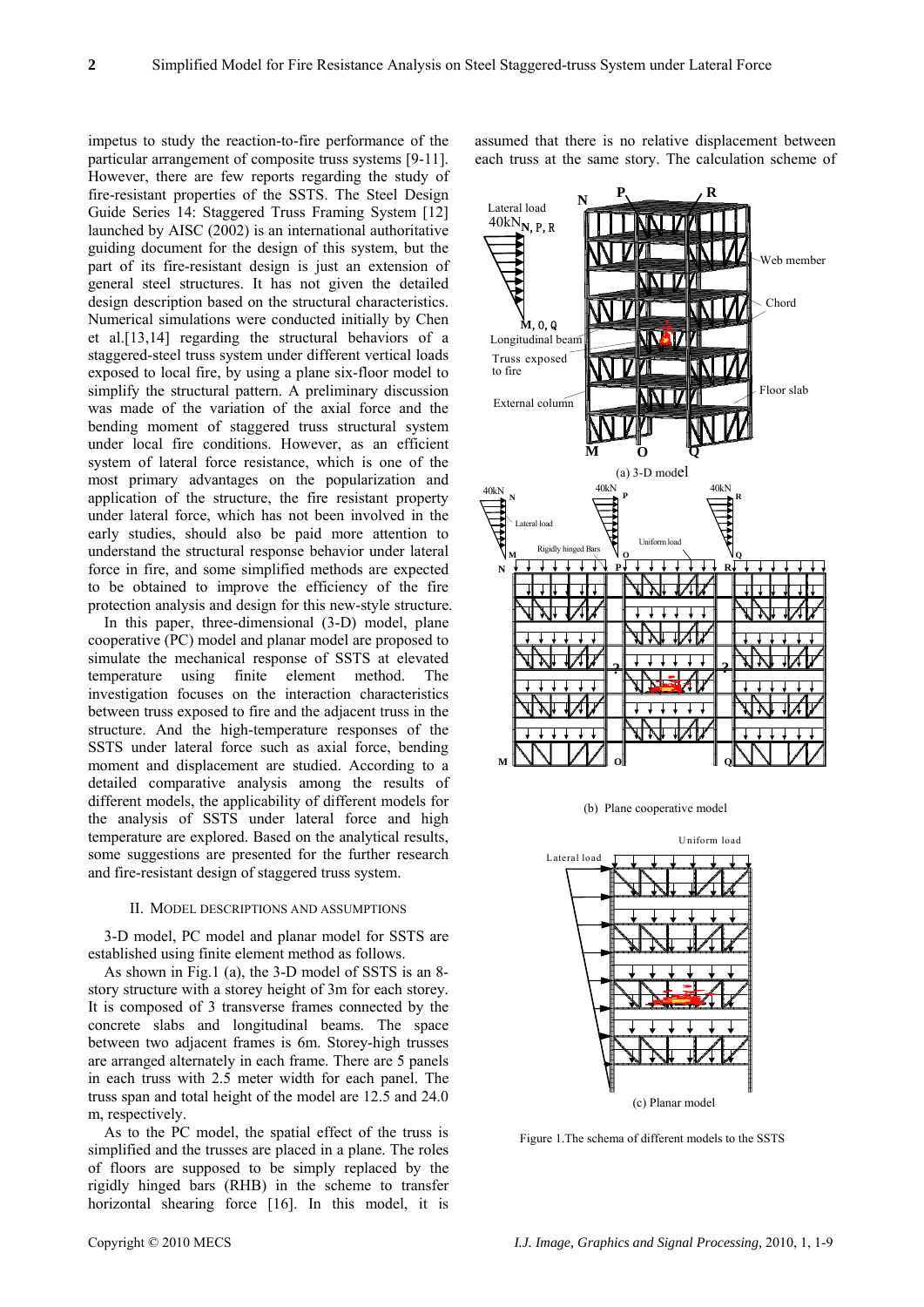the truss exposed to fire is selected to construct the model. The spatial effect of the truss is ignored and the effect of the PC model for SSTS is given in Fig.1 (b).

In planar model (See Fig.1 (c)), only the frame with high temperature to the SSTS is considered to be limited in the area of the truss exposed to fire.

This study aims to gain more insight into the general



(b) Detail of connection between top and bottom chords and web members

Figure 2. Details of section and connection of SSTS

TABLE I. DETAILS OF MEMBERS USING IN THE MODELS

| Members           | Cross section/mm          |  |
|-------------------|---------------------------|--|
| External column   | HSS350×350×16             |  |
| Chord             | $HSS200\times200\times10$ |  |
| Web member        | $HSS160\times160\times10$ |  |
| Longitudinal beam | HSS200×200×10             |  |

TABLE II. OVERVIEW OF THE STUDY CASE

| case | Structural model | Description                                                                                                             |  |  |
|------|------------------|-------------------------------------------------------------------------------------------------------------------------|--|--|
|      | 3-D Model A      | 3-D model. The slab on fire<br>floor has enough stiffness to<br>transfer the shear force<br>at<br>elevated temperature. |  |  |
|      | 3-D Model B      | 3-D model. The slabs on fire<br>floor are failure at elevated<br>temperature.                                           |  |  |
| 3    | PC Model A       | PC model with rigidly hinged<br>bars in fire floor.                                                                     |  |  |
|      | PC Model B       | PC model. There is no rigidly<br>hinged bar in fire floor.                                                              |  |  |
|      | Planar Model     | Planar model of the<br>truss<br>exposed to fire.                                                                        |  |  |

behaviors of the SSTS in fire, and some reasonable simplifications should be made for computational convenience. As can be seen in fig.2, the members of the truss were assumed to intersect at one point in terms of the similar modeling means adopted by Choi et al. [7] and Steel Design Guide Series 14 [12]. The vertical and diagonal members were assumed to be hinged at each end. The top and bottom chords are continuous beams and only hinged at the ends connected to the columns.

The details of members using in the models is tabulated in Tab.1. The material strength of steel is 235MPa. And the thickness of floor slab in 3-D model is 0.2m. For the stress-strain relationship of the steel, the ideal elastic-plastic model was used, and the strengthtemperature and stiffness-temperature models recommended by EC3 [15] were adopted. According to the EC3, the yield stress of the steel at different temperatures was defined by the value when the strain equal to 0.2%.The thermal expansion coefficient of steel is taken as  $1.4 \times 10-5$  (°C-1) [17].

The floor slabs are connected to the beams by connectors. And all floor slabs are under a uniformly distributed load of  $7kN/m^2$ , which is 42kN/m of uniform load for the chords in PC model and planar mode. The left nodes of every frame are imposed with a force load which is distributed as an inverted triangle with a peak value of 40kN. It is considered that the fire is on the forth floor of the center frame of 3-D model with the top chords and web members exposed to fire, and the scene of the fire environment is in line with the ISO834.

To construct finite element analytical model by ANSYS software, the shell element SHELL181 is adopted to simulate the floor slabs; and the threedimensional beam element BEAM188 is introduced to simulate the columns, chords, longitudinal beams and web members. The connectors between the slabs and beams are simulated using COMBIN39.

Initial imperfections such as specimen initial crookedness and load eccentricity are all ignored during the analysis.

#### Ⅲ. STUDY CASE

In order to explored the applicability of different models for the fire resistance analysis of SSTS under lateral load, different cases are explored as tabulated in Tab.2. As the slab may be destroyed by high temperature, two extreme situations are considered in 3-D models. The slabs at the fire floor are preserved, when there is enough stiffness in slabs to transfer the shear force at elevated temperature. On the other hand, the slabs at the storey in fire are deleted as an extreme case when the slab is failure at elevated temperature. Correspondingly, the RHB at the storey exposed to fire are preserved in the PC model when it is considered that the floor slabs are not destroyed, and they are deleted for simulating the situation that the slabs are failure.

To facilitate the analysis of the mechanical response under high temperature, the components of the truss exposed to fire are labeled as shown in Fig. 3.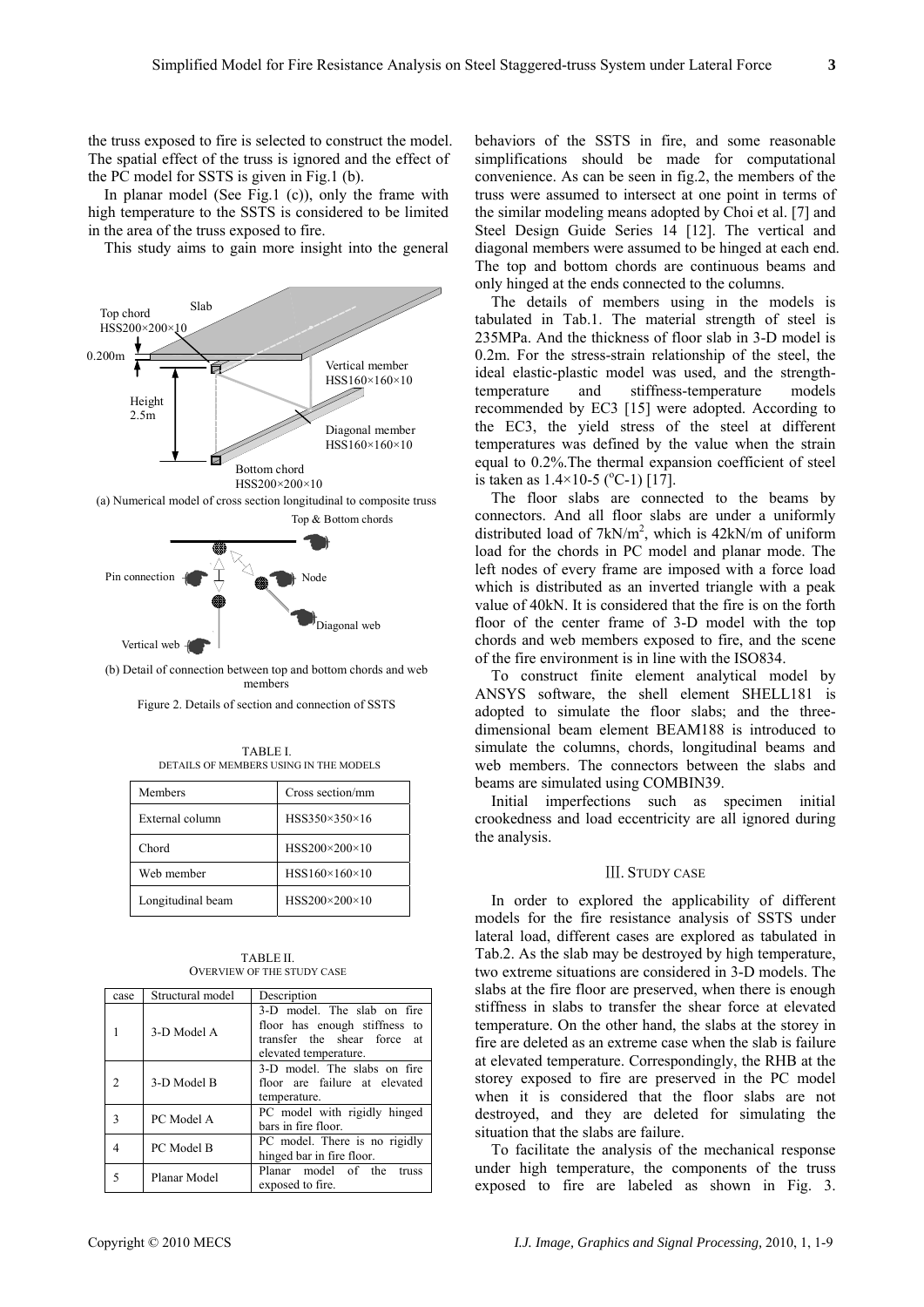

Figure 3. Labels of the components and cross section in the truss exposed to fire



### Ⅳ. TEMPERATURE ASSESSMENTS

The element PLANE55, a 4 node two-dimensional element, with which the effect of thermal convection and heat radiation could be considered well, was used in the thermal analysis for the cross-section of the unprotected steel truss with 0.2m concrete slab on the chord. The grid density for thermal analysis was 1mm for each element. And the calculation was performed by the software ANSYS.

For the concrete slab, the density, thermal conductivity and specific heat were taken as  $2300\text{kg/m}^3$ ,  $1.6\text{W/mK}$  and 1000J/kg K, respectively [17].

Fig.4 shows the temperature contours of the crosssection of the chord and the web member exposed to a standard fire for an hour. As can be seen in the figures, when the web is heated on four surfaces, the difference in temperature of the whole section is slight enough to be



Figure 5. Temperature development of the heated chord and web members in staggered truss

negligible. And when the chord is heated except the top surface protected by the concrete slab from fire, the temperatures in the vast majority of the cross section are almost the same. However, gradient temperature within the chord cross-section result from the heat sink effect of the concrete slab on the top flange is also obvious. Special references on the study of the temperature gradient effect within the beam cross-section on the structural behaviors were made by Yin and Wang and Santiago et al. [18,19], which indicate that the temperature gradient has a small influence on the structural behaviors at high temperatures, and the temperature of bottom flange can be used on the structural analysis. Therefore, in this paper, the temperature gradient in the cross-section has not been taken into account for convenient analysis, and the temperature of the bottom flange of the heated chord cross-section was used for structural analysis.

Fig.5 shows the temperature curves of the chord and web member during 60 min for the unprotected steel exposed to an ISO834 Standard Fire.

# Ⅴ. STRUCTURAL RESPONSE ANALYSIS

According to the finite element analysis for 3-D model, it is found that the SSTS has developed a large lateral deformation under lateral force through the fire duration. The lateral displacement curves of each frame at different temperature in 3-D Model A are depicted in Fig.6. As can be seen, the adjacent trusses still have a good coordination at elevated temperature, and the relative displacement of the adjacent trusses is very slight at the storey which is not exposed to fire. Because of the large stiffness of the slabs, the trusses in different planes are connected into a whole and the adjacent trusses resist the lateral deformation together. At the storey under fire exposure, the high temperature makes a great influence on the lateral deformation of the truss exposed to fire. But the high temperature has a little impact on the adjacent trusses. According to the above analysis, PC model and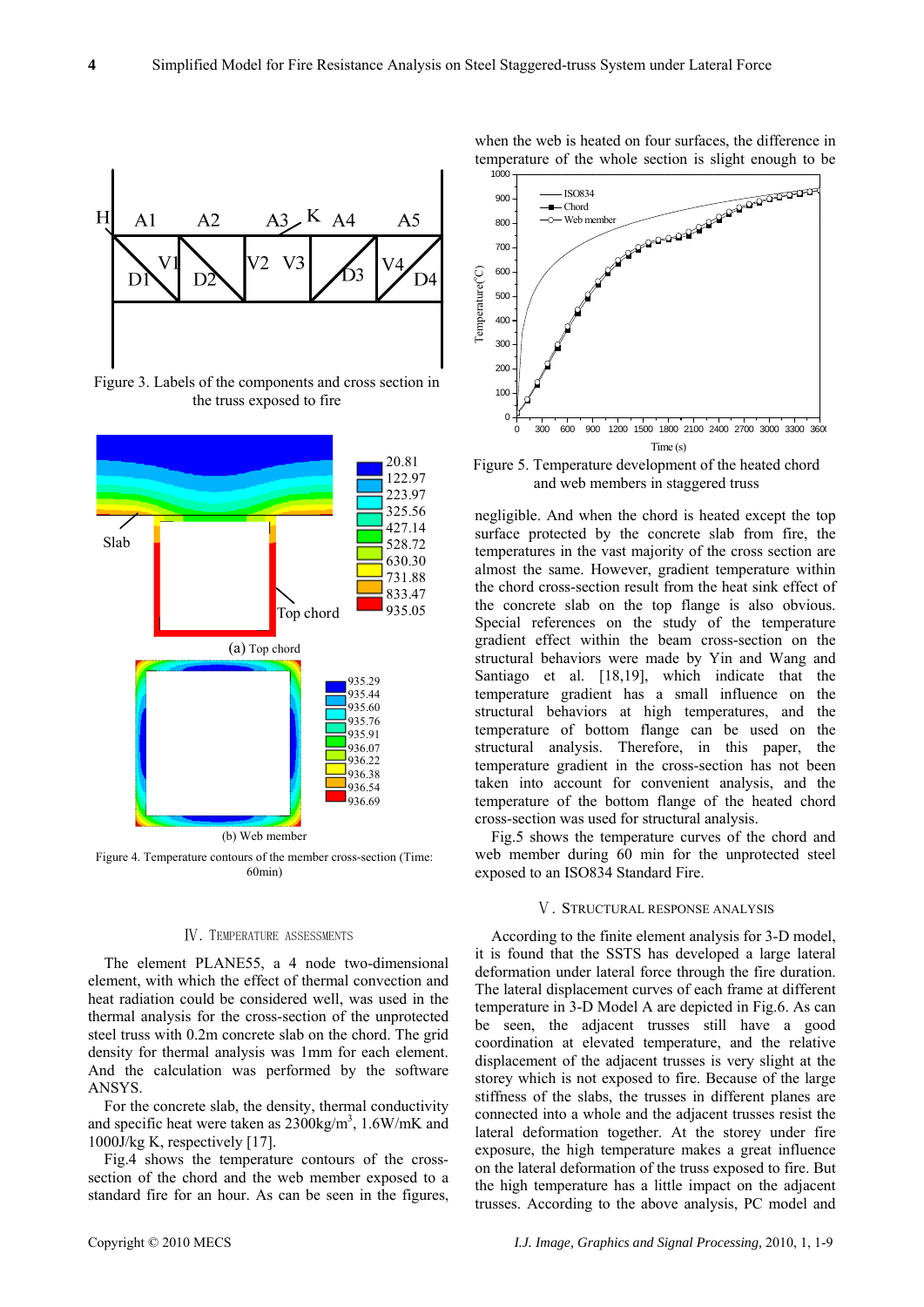planar model can be used to the high temperature response analysis on SSTS under lateral force.



Figure 6. Lateral displacement curves of each frame of truss at different temperature in 3-D Model A



Figure 7. Bending moments of top chord at the fire floor in each case at  $600^{\circ}$ C

The bending moments of top chord at the fire floor in each case at 600℃ are shown in Fig.7. In 3-D Model A, the bending moment peaks along the chord are small and distributing equably. But in the 3-D Model B, the internal force of SSTS redistributes because of the effect of high temperature. A large bending moment emerges at the bilateral panels of the top chord (A1 and A5). The similar phenomenon appears in the two PC models and planar model.

The vertical displacements of the top chord exposed to fire at 600°C are given graphically in Fig.8. As can be seen, the vertical displacement of top chord in 3-D Model A is smaller than the displacement in other cases because of the effect of the slabs. In 3-D Model B, when the failure of slabs is considered, the vertical displacement of top chord exposed to fire has a certain extent increase. Its curve of vertical displacement is similar to the one obtained by PC model without RHB in fire floor.

Fig.9 plots the bending moment of left external column of the frame exposed to fire. It can be seen that the

bending moment near the storey under fire exposure has a notable high peak at elevated temperature. But there is



Figure 8. Vertical displacements of the top chord exposed to fire at  $600^{\circ}$ C



Figure 9. Bending moment of left external column of the truss exposed to fire at 600°C

obvious difference between the bending moments obtained by different models. That is because the restrictions of the truss exposed to fire are different according to different simplification. In 3-D models, the bending moment near the fire floor presents distinct changes when the failure of slabs is considered, making it be different with the cases which the slabs are not destroyed. While, in both two cases for PC models, the adjacent frames in both sides restrict the lateral deformation of the truss under fire distinctly, making a great redistribution of internal force in the truss. As a result, the bending moment of left external column of the frame exposed to fire varies near the storey in fire. Because the restriction of slabs to the external column is neglected in planar model, the peaks of bending moment in this case are relatively large. Thus, it can be concluded that the constraint of slabs would make some observable influence on the analysis of lateral performance to the SSTS at elevated temperature.

The lateral displacement of left external column of the frame in fire in different cases at 600°C is illustrated in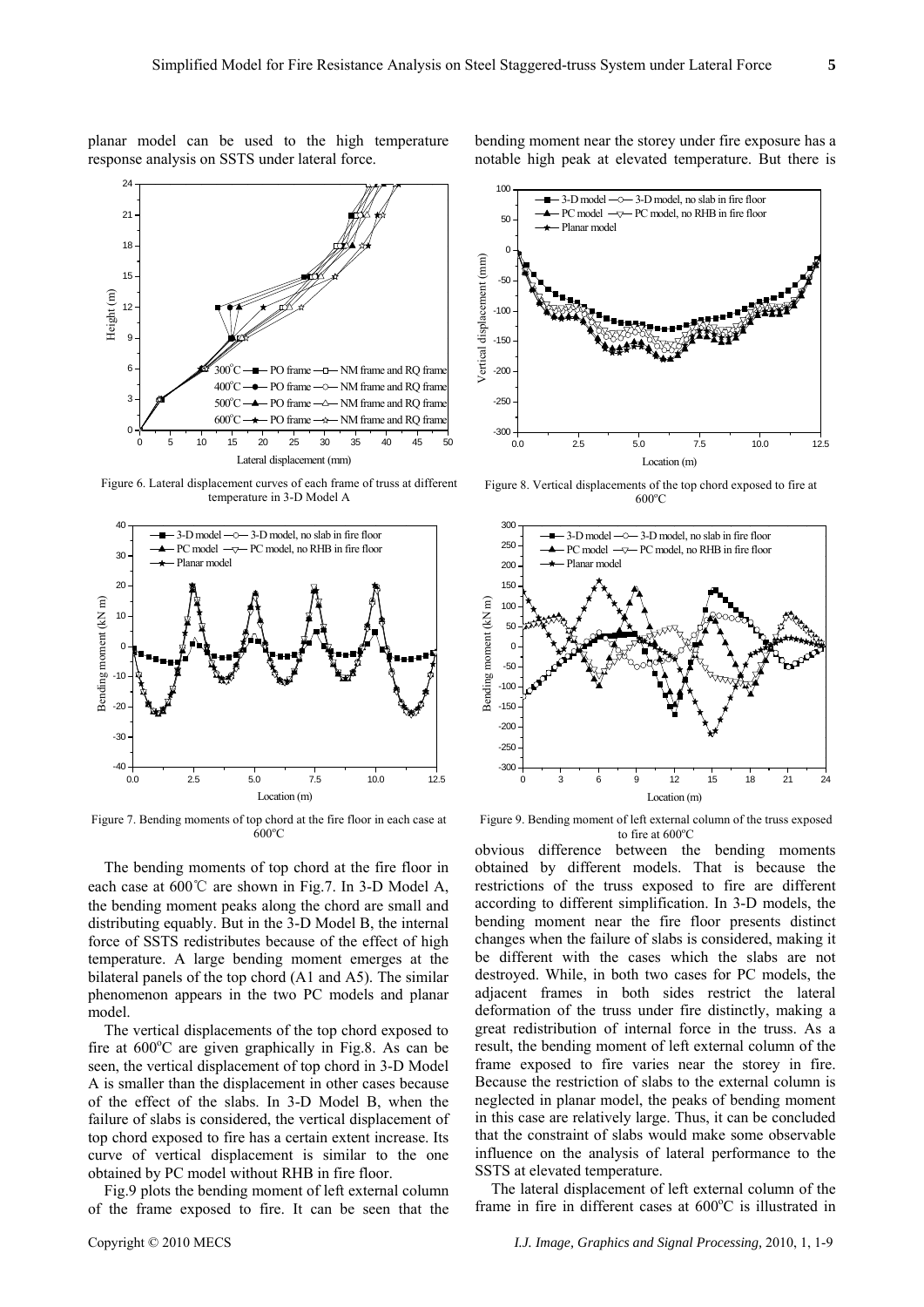

Figure 10. Lateral displacement of left external column of the truss exposed to fire at 600°C.

 Fig.10. As shown in the figure, the lateral displacement at the top floor obtained by 3-D model and PC model are all about 44mm, and the curves of lateral displacement are dramatically similar. In the PC model, the three frames resist the lateral force cooperatively by the staggered trusses because of the role of the RHB, which could simulate the interaction of the adjacent trusses in SSTS well. Especially in PC model without RHB in fire floor, the curve of lateral displacement is more or less the same with the curve obtained by 3-D models. However, because of the neglect of the restraint effect of the adjacent frames, the lateral displacement of planar model under high temperature is generally larger than other models. It will cause great gravity second-order effect (gravity  $P-\Delta$  effect) to the SSTS. And it is possible to bring about a notable error to the results comparing to the actual situation in the instability analysis.

Fig.11 illustrates the development profiles against time in comparison of the axial force, bending moment and vertical displacement at the mid-span of the top chord exposed to fire (cross-section K) and the lateral displacement of left end of top chord exposed to fire (cross-section H). It can be clearly seen that the development process could be divided into three different stages for analysis as follows.

The first stage (I): In this stage, all the components of SSTS exposed to fire are in elastic stage. The components of the truss which were exposed to the fire have a thermal expansion, with the axial forces increasing. Due to the expansion of the top chord and the vertical members, the vertical deflection of the top chord reduces a little. The bending moment in this stage increase at first and then reduce. The increasing of axial force imposed on the external column that induced by the heated chord leads to the ascending of lateral displacement at the top chord end simultaneously.

The second stage (II): When the temperature of top chord is above 200℃, the cross-section at mid-span of top chord exposed to fire yields firstly. When the axial force of top chord increases to a certain extent, the region of plastic deformation expands to the middle segments



(A2, A3 and A4). And the compressive force in the chord starts to be relieved gradually. The vertical displacement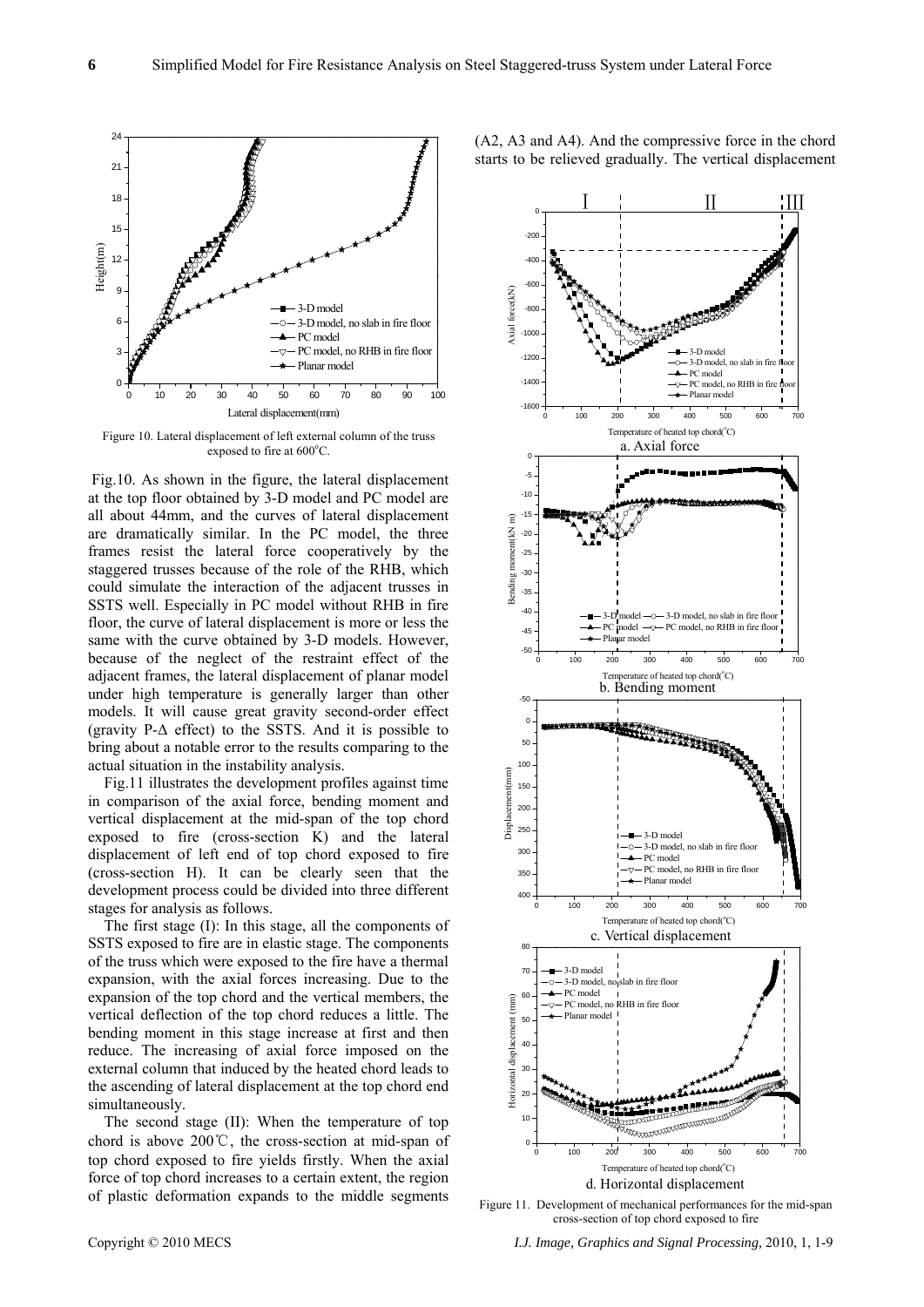

Figure 12. Axial force of vertical web members at the fifth panel (V4) of the truss exposed to fire

 of the chord increases, and at the same time the lateral displacement of the truss decreases. The diagonal members in both side panels, that is, D1 and D4, also yield locally. With plastic deformation region expanding in web members, the restraint of web members is weakened. In this stage, the bending moment of the top chord keep consistent.

The third stage (III): The temperature of top chord in this stage is above  $650^{\circ}$ C. When the vertical displacement becomes large enough, the shortening in the chord length overtakes the chord's thermal expansion. And the axial force of the top chord recedes to the value under the ambient temperature. The enhancing displacement induced by the degradation of the steel stiffness and yield stress counteracts the effects induced by the steel thermal expansion at the high temperature. In this phase, the deflection of chord increases rapidly until failure.

As can be seen in Fig.11, the development of the axial force, bending moment and displacement at the mid-span of the top chord exposed to fire and the lateral displacement of left end of top chord exposed to fire in different models all perform the above three stages. And all the mechanical performances in each case have a similar trend is similar in general, though there are some slight differences on the temperature when the variations appear.

As shown in Fig.11 (a), the axial force of top chord exposed to fire in the PC model with RHB in fire floor is the largest of all. It is due to the constraint of RHB at both sides of the truss during the thermal expansion. The axial forces obtained by PC model B and planar model are relatively small. And the axial force reaches the maximum when the temperature of top chord is above 250°C. The axial force of top chord in 3-D model is between the value of PC model and planar model.

In different models, the bending moments of top chord appear the same trend. It can be seen in Fig.11 (b), the 3- D model considering the failure of slabs has a prominently similar trend on the development of bending moment with the PC models and planar model.



Figure 13. Axial force of vertical web members at the fifth panel (D4) of the truss exposed to fire

TABLE III COMPARISON OF FIRE PERFORMANCE UNDER DIFFERENT STUDY CASES

|      | Failure | Limited     | Lateral      | Calculation | Storage |
|------|---------|-------------|--------------|-------------|---------|
| Case | time    | temperature | displacement | time        | space   |
|      | (s)     | $({}^0C)$   | (mm)         | (h)         | (GB)    |
|      | 1240    | 690         | 45.6         | 51          | 180     |
| 2    | 1100    | 660         | 42.9         | 30          | 98.1    |
| 3    | 1032    | 640         | 42.8         | 4.75        | 9.1     |
|      | 1080    | 655         | 44.1         |             | 9.7     |
|      | 1019    | 636         | 114.3        | 2.5         |         |

As shown in Fig.11 (c), the developments of vertical displacements of top chord exposed to fire in different models are similar during the whole process of enhancement of temperature. And the trend of truss is similar in general. But in the planar model, the lateral displacement increase rapidly when the structural deformation enters to the stage II as a result of the neglect of the restraint effect of the adjacent frame.

Fig.12 and Fig.13 depict the axial force versus time of vertical and diagonal web members in the fifth panel of the truss exposed to fire respectively. It can be seen that the trend of the axial force of the web members in each case is similar in general. In initial stage of fire, there is slim difference among the axial force of diagonal web member in different models. With the enhancement of temperature, the axial forces of diagonal web members in PC models and planar model vary slowly, and the values become larger than those of others. In addition, the axial force values of vertical web member obtained by different models are close to each other during the fire process.

Comparisons on the calculated fire performance of SSTS under lateral force using different models are given in Tab.3. All of the cases are calculated by a computer with a CPU of AMD Phonom II X4 925 and 3GB memory, using ANSYS9.0 under the environment of Microsoft Windows XP. As can be seen, in 3-D Model A, the failure time of the structure due to the standard fire is 1240s with a limited temperature of 690°C. And in the 3-D Model B, the failure time of SSTS is 1100s with a limited temperature of 660°C when the failure of slabs on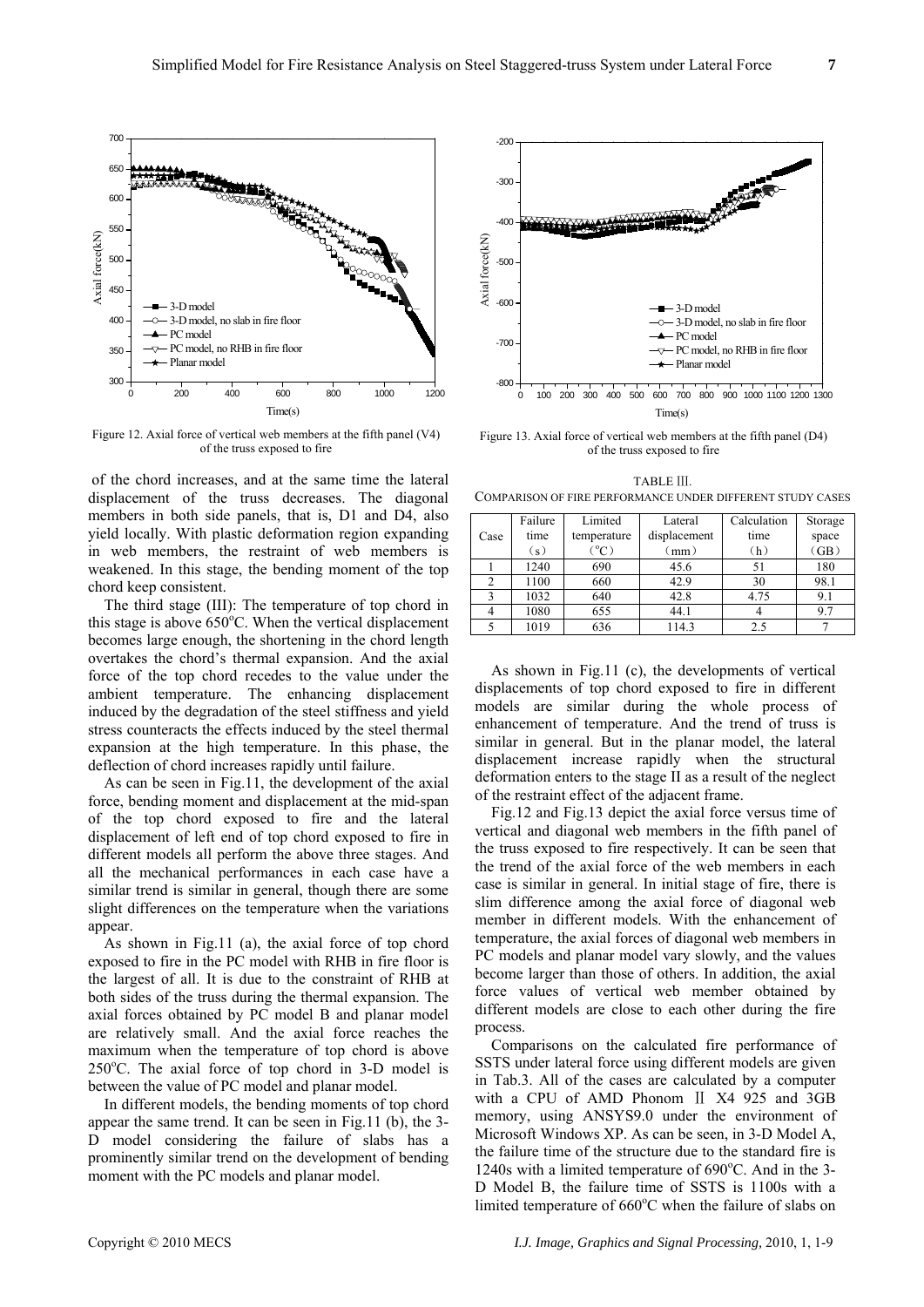the storey exposed to fire is considered. The fire resistant property reduces a little. The fire resistance and limited temperature obtained by the analysis of PC models and planar model is conservative, but the difference is still acceptable. The lateral displacement at top floor of SSTS based on the analysis of PC models is in the proximity of 3-D models, while the value obtained by planar model has a dramatic deviation because it ignores the effect of adjacent truss. As can be seen, the fire resistance, limited temperature and lateral displacement at top floor based on the analysis of PC model without RHB at fire floor are most approximate to 3-D model.

As a matter of fact, the result of the analysis of 3-D models is the best in accord with actual situation. But this method is time consuming and need lots of computer resource. For 3-D model A, 51h and 180GB storage space of the hard disk are required for the calculation. And it spends 30h to calculate the 3-D model B in this paper which consider the failure of slabs in fire floor. Fortunately, using the PC models and planar model to simulate could save lots of time and storage space. Only 4h and 9.7 GB space of hard disk are required for the calculation of PC model without RHB in fire floor. This method could get the result with considerable accuracy and save lots of time and computer resource. As a result, the PC model without RHB on the fire floor could be recommended to analyze the fire response behaviors of SSTS under lateral force in view of convenience.

### Ⅵ. SUMMARIES AND CONCLUSIONS

(1) The adjacent trusses in steel staggered truss system under lateral force could keep good coordination at elevated temperature. At the floor not exposed to fire, the relative displacement of the adjacent trusses is slight. And great influence of high temperature can be induced on the truss exposed to fire, but the effect on the adjacent truss is unobvious. Hence, PC model and planar model can be used to the high temperature response analysis on SSTS under lateral force.

(2) The constraint of slab can make a certain extent effect on the axial force, bending moment, vertical deformation and lateral deformation of SSTS under lateral force and high temperature. The slabs of the floor exposed to fire may be destroyed by high temperature, so the transmission of force of the slab at this floor can be ignored to simplify the structural model. But the effect of slab at other floors should be considered in the analysis.

(3) In 3-D model, the interactions among the adjacent frame trusses and the effect of slabs can be considered in the fire resistance analysis of SSTS under lateral temperature. The result is the best in accord with actual situation. But this method is complicated and timeconsuming..

(4) The planar model is convenient. The calculation is time-saving, and it only needs small hard disk storage space. However, because of the neglect of the effect of adjacent trusses, it may lead to some observable deviation. The lateral displacement of planar model under high temperature is relatively large, which may cause great gravity second-order effect (gravity P-Δ effect) to the

SSTS. And it is possible to lead a great error to the results comparing to the actual situation in the instability analysis. As a simple and convenient choice, the model could be adopted for the simple evaluation for structures.

(5) The PC model, to some degree, can simulate the interactions between adjacent frame truss and the truss under fire effectively in the SSTS under lateral force. The result is conservative so it is beneficial to ensure the safety of structure. The time and space cost by PC model approximate to planar model, but the result is in the propinquity of 3-D model and has an acceptable accuracy. Because the calculation of 3-D model need lots of computer resource and may be time-consuming, the PC model without RHB on the fire floor is recommended to analyze the fire response behaviors of staggered-steel truss system under lateral force in view of convenience.

#### ACKNOWLEDGMENT

The study is financially supported by National Natural Science Foundation of China (Grant No. 50706059), and the open fund (Grant No. HZ2009-KF05) of State Key Laboratory of Fire Science of University of Science and Technology in China. The authors deeply appreciate the supports.

#### **REFERENCES**

- [1] B. Aine, "Staggered truss system proves economical for hotels," Modern Steel Construction, vol. 40, pp. 32, September 2000.
- [2] L. Matthys p, "Staggered truss system earns an A+". Modern Steel Construction, vol.40, pp. 28, November 2000
- [3] XH Zhou, T Mo, YJ Liu, ZM Yin, LF Lu and QS Zhou, "Experimental study on high-rise staggered truss steel structure," Journal of Building Structures, vol. 27, pp. 86- 92, 2006
- [4] XH Zhou, YJ He, L Xu and QS Zhou, "Experimental study and numerical analyses on seismic behaviors of staggeredtruss system under low cyclic loading," Thin-Walled Structures, vol. 47, pp. 1343–1353, November 2009,
- [5] J. Kim, J. H. Lee, Y.M. Kim, "Inelastic behavior of staggered truss systems", Structural Design of Tall and Special Buildings, vol.16, 2007, pp. 85-105.
- [6] http://www.aisc.org/Content/ContentGroups/Documents/St aybridge/Staybridge.htm, 2008.
- [7] SK Choi, I Burgess and R Plank, "Performance in fire of long-span composite truss systems," Engineering Structures, vol.30, pp. 683-694, March 2008.
- [8] SK Choi, IW Burgess and RJ Plank, "Behaviour of lightweight composite trusses in fire – a case study," Steel and Composite Structures, 2007, vol.7, pp.105-18.
- [9] J Chang, AH Buchanan, PJ Moss. "Effect of insulation on the fire behaviour of steel floor trusses," Fire and Materials, 2005, vol. 29, pp.181–94.
- [10] NIST NCSTAR 1, "Final report on the collapse of the world trade center towers," National Institute of Standards and Technology, 2005.
- [11] G Flint, AS Usmani, S Lamont, J Torero and Lane B, "Effect of fire on composite long span truss floor systems," Journal of Constructional Steel Research, vol.62, pp.303- 315, 2006.
- [12] AISC, "Steel Design Guide 14: Staggered Truss Framing System," American Institute of Steel Construction: Chicago, 2002.

Copyright © 2010 MECS *I.J. Image, Graphics and Signal Processing,* 2010, 1, 1-9